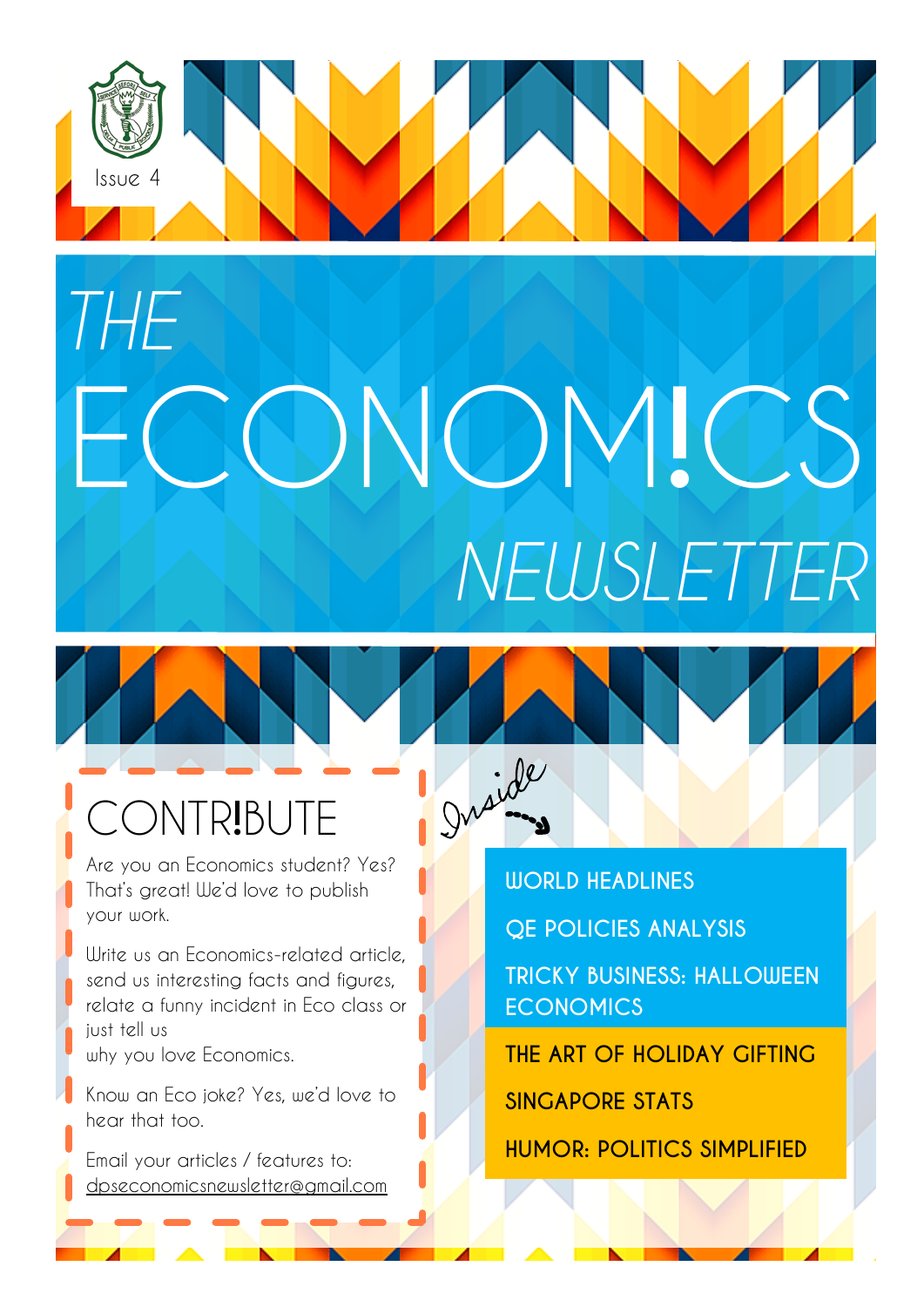## WORLD

#### Lucky business? No.

According to a scholar survey by a Swedish institution, luck has been ranked the smallest factor that contributes to the success of a business by over 70%% f entrepreneurs who took part in the survey.

#### S'pore agencies are more pro-business

The Pro-Enterprise Index measures how business friendly agencies are, and this year, the index rose by 3 percent to 74.2 which is a positive sign that Singapore agencies are now much more responsive to entrepreneurs and their needs.

#### Are marijuana taxes too high?

00 federal tax has been imposed on After last Tuesday's election, a the selling of the recreational drug. This is a new motive by the government to curb the production and consumption of marijuana, which is surprisingly legal in Colorado.

#### **Japan falls into recession**

Official government accountants have announced that the Japanese economy has fallen into a recession despite the popular belief that the economy is currently rebounding. The world's 3rd largest economy shrank by 1.6% for three months, ending in September. Japan has the problem of choosing which problem to tackle first: deflation and stagnancy or the everygrowing fiscal debt.

#### IND vs CHI: Modi's Manufacturing Madness

The rivalry continues as India and China try to beat each other to become the global manufacturing powerhouse. In India, newly elected Prime Minister Modi has introduced the Make in India campaign that has digitally revolutionized production logistics.

Despite popular belief, China is currently troubled by rising costs and so, India is now a more viable option for multinationals that are looking to expand their global presence.

#### Natural gas exports up in 2015

Economists predict that American natural gas exports will increase in 2015, meaning that more people will be encouraged to switch to cheaper and more eco-friendly fuel options next year.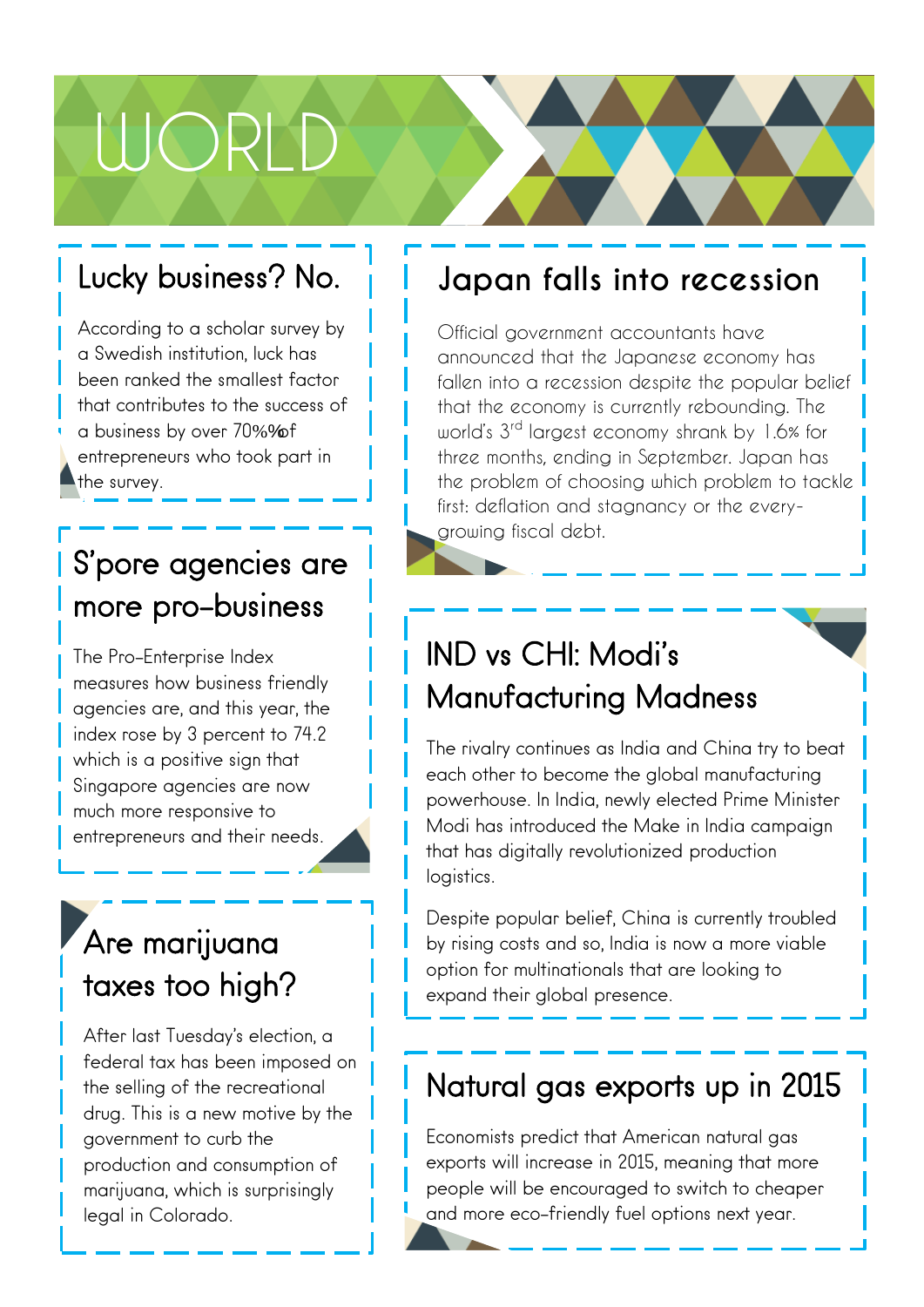

Quantitative easing (QE) is an unconventional monetary policy used by central banks to simulate the economy when the standard monetary policy has become ineffective. A central bank implements quantitative easing by buying specified amounts of financial assets from commercial banks and other private institutions in the country.

Using this policy the Federal Reserve of the USA (the Fed) pumped in trillions of dollars into the US financial system. This started in November 2008 when the Fed was struck by the problem of the investment bank, Lehman Brothers. That time it tried to control it by cutting down interest rates which would make the people invest more so that the Fed could get some money with them. It also went and bought assets which allowed them to recover more money. The Fed only bought two types of assets, namely, Government debt or Treasury bonds and assets backed by home loans.

This is how this works – When the Fed started buying the two assets (mentioned above), the prices for such assets rose. The supply also reduced resulting in rise in the price of such assets.

Due to this rise in prices, more and more owners of these assets came forward to sell them. The sellers used the money they got to buy something else which led to rise in the prices of those other assets. This also led to fall in interest rates. Due to lower interest rates, government bonds were sold for a higher price.

In the USA, due to QE, interest rates have remained low prompting more capital investments and job creation. The economic activity in the USA increased by 3% and provided 2 million jobs to people in the private sector. Most importantly, QE saved the USA from another Great Depression and the world from a potential catastrophic financial event of the  $21<sup>st</sup>$  century.

But QE also brings in high rate of inflation because of increased money supply in the system. The money pumped by the Fed into the economy resulted in more money in the hands of people and thus their disposable income rose. This gave rise to inflation. Another problem created by the QE is that due to low interest rates, savers and pensioners earn lower incomes on their investments like deposits and other interestbearing instruments.

The Federal Open Market Committee action known as Operation Twist (named for the Twist dance) began in 1961. This was the start of quantitative easing.

QE1 happened in 2008 when the Federal Reserve announced that it will buy up to USD600 million worth of assets such as mortgagebacked securities and agency debt.

Last week, the US Federal Reserve announced the end of its quantitative easing policy. Through this policy, the Fed upped its balance sheet by USD 3.6 trillion.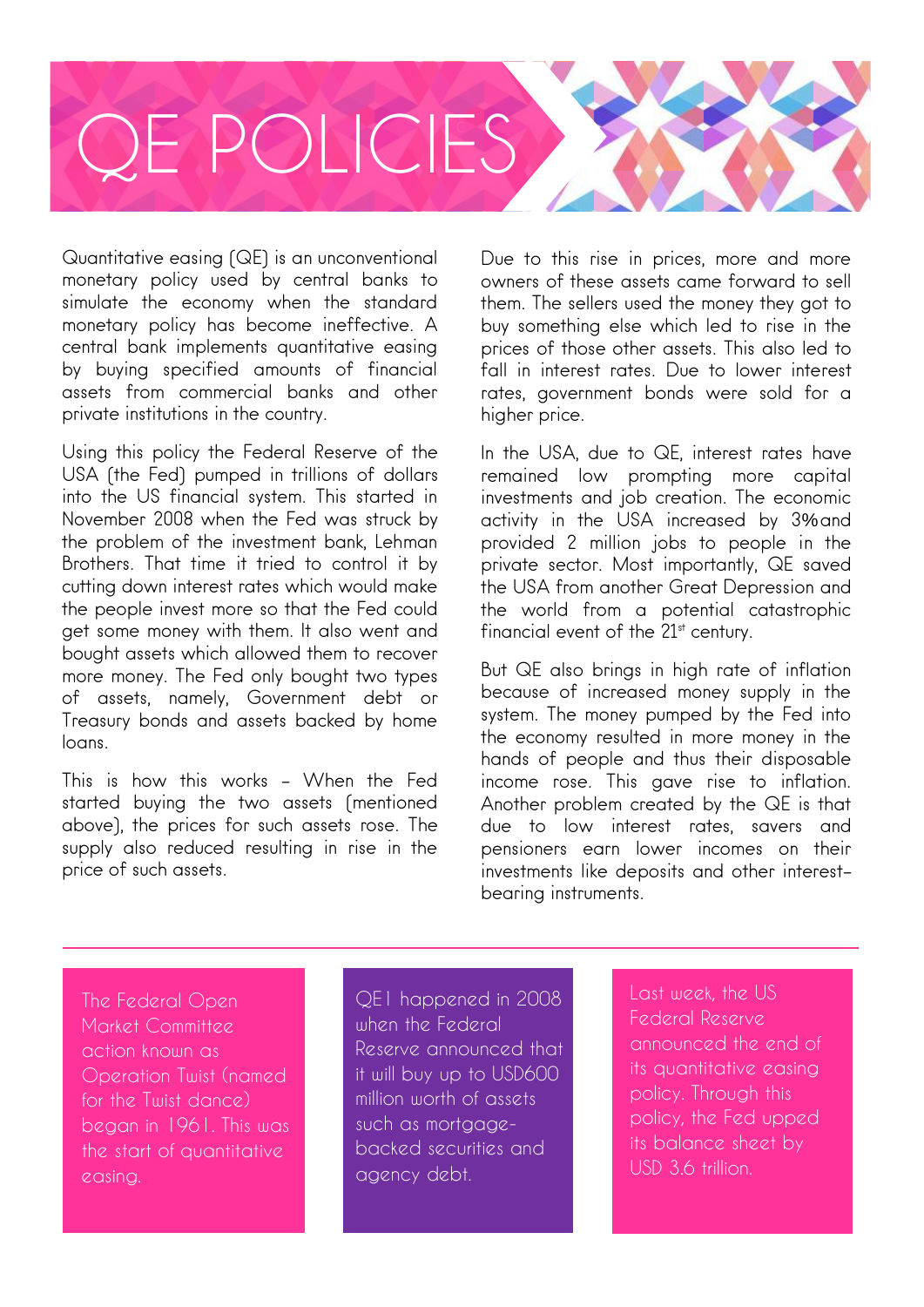### TRICKY BUSINESS

The candy industry in the US is worth 20 billion. Over 2 billion is generated during the Halloween season.

The average US household spends \$44 on candy every Halloween for parties and trick-ortreating.

The most popular sweet treat during Halloween is candy corn. Americans eat over 20 million pounds of it every year.

Costume sales are growing at a scary rate of 40% every year. Revenue is expected to be \$370 million this year.



# HO HO HO

Buying Christmas gifts is an economic waste if you are unsure of what the recipient actually wants! Over two decades ago, Professor Joel Waldfogel coined the term "dead weight loss of Christmas" in a research paper in the American Economic Review.



The dead weight loss of Christmas, according to Professor Joel Waldfogel, is the "waste that arises from people making choices for other people…It's a loss to one party that isn't offset as a gain to someone else."



Americans spend over 60 billion dollars on Christmas gifts each year. This isn't just about gift buyers; even recipients can predict their desires wrongly and this can result in economic inefficiency.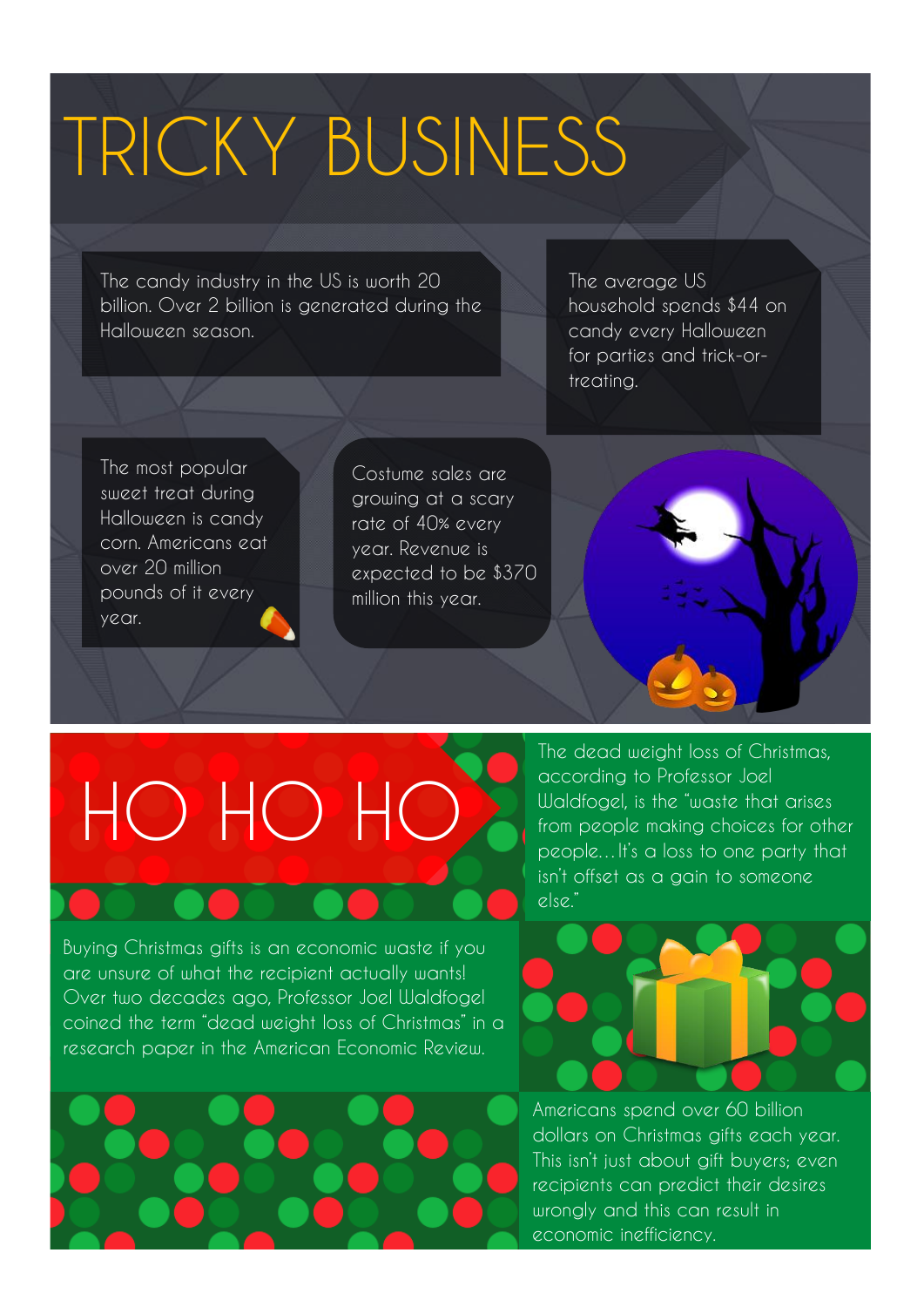### SG STATS

**No.1 city with the best investment potential.** Top 3 in the world for foreign trade and investment. **The world's easiest place to do business** 2<sup>nd</sup> most competitive city in the world **Best business environment in Asia Pacific and the world** Asia's most network – ready country **Asia's best logistics supply chain performance** Asia's best intellectual property protection **Asia's least bureaucratic place to do business.** Top 3 in the world for least corruption in the economy **Most transparent country in Asia**

HUMOUR =)

#### **DID YOU KNOW?**

**Did you know that the largest coin on Earth a Canadian coin is, with a value of 1 million Canadian dollars?**

**The coin has a diameter of 51 cm and weighs 100 kg. The gold used for the coin represents a value of 2 million Canadian dollars.**

**Did you know that all Swiss banks manage about 35% of the entire world's capital together?** 

#### *Politics Defined:-*

**SOCIALISM:** You have two cows. The state takes one and gives it to someone else.

**COMMUNISM**: You have two cows. The State takes both of them and gives you the milk.

**FASCISM:** You have two cows. The State takes both of them and sells you the milk.

**MILITARY DICTATORSHIP:** You have two cows. The State takes both of them and shoots you.

REPRESENTATIVE DEMOCRACY: You have two cows. Your neighbors pick someone to decide who gets

**CAPITALISM:** You have two cows. You sell one and buy a bull.